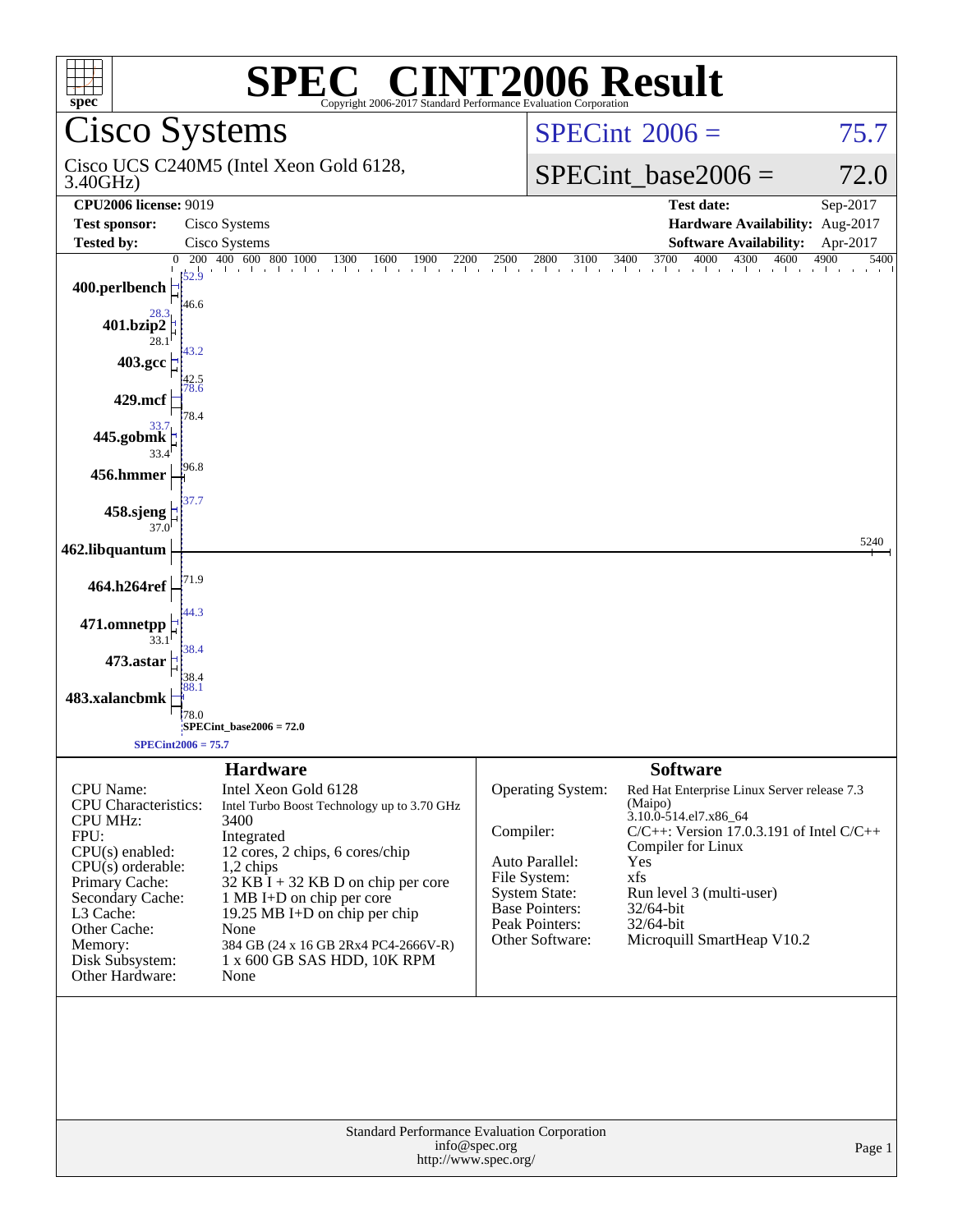

# Cisco Systems

Cisco UCS C240M5 (Intel Xeon Gold 6128,

3.40GHz)

 $SPECint2006 = 75.7$  $SPECint2006 = 75.7$ 

#### SPECint base2006 =  $72.0$

**[CPU2006 license:](http://www.spec.org/auto/cpu2006/Docs/result-fields.html#CPU2006license)** 9019 **[Test date:](http://www.spec.org/auto/cpu2006/Docs/result-fields.html#Testdate)** Sep-2017 **[Test sponsor:](http://www.spec.org/auto/cpu2006/Docs/result-fields.html#Testsponsor)** Cisco Systems **[Hardware Availability:](http://www.spec.org/auto/cpu2006/Docs/result-fields.html#HardwareAvailability)** Aug-2017 **[Tested by:](http://www.spec.org/auto/cpu2006/Docs/result-fields.html#Testedby)** Cisco Systems **[Software Availability:](http://www.spec.org/auto/cpu2006/Docs/result-fields.html#SoftwareAvailability)** Apr-2017

#### **[Results Table](http://www.spec.org/auto/cpu2006/Docs/result-fields.html#ResultsTable)**

|                                                                                                          | <b>Base</b>    |              |                |       |                |       | <b>Peak</b>    |              |                |              |                |              |
|----------------------------------------------------------------------------------------------------------|----------------|--------------|----------------|-------|----------------|-------|----------------|--------------|----------------|--------------|----------------|--------------|
| <b>Benchmark</b>                                                                                         | <b>Seconds</b> | <b>Ratio</b> | <b>Seconds</b> | Ratio | <b>Seconds</b> | Ratio | <b>Seconds</b> | <b>Ratio</b> | <b>Seconds</b> | <b>Ratio</b> | <b>Seconds</b> | <b>Ratio</b> |
| 400.perlbench                                                                                            | 210            | 46.6         | 210            | 46.6  | 210            | 46.5  | 185            | 52.9         | 185            | 52.9         | 185            | 52.8         |
| $401$ .bzip2                                                                                             | 344            | 28.1         | 344            | 28.1  | 344            | 28.1  | 340            | 28.3         | 340            | 28.3         | 340            | 28.3         |
| $403.\mathrm{gcc}$                                                                                       | 189            | 42.6         | 189            | 42.5  | 190            | 42.5  | 187            | 43.1         | 186            | 43.2         | 186            | 43.2         |
| $429$ mcf                                                                                                | 116            | 78.4         | 116            | 78.4  | 118            | 77.1  | <b>116</b>     | 78.6         | 115            | 79.2         | 116            | 78.4         |
| $445$ .gobmk                                                                                             | 314            | 33.4         | 314            | 33.4  | 315            | 33.3  | 311            | 33.7         | 311            | 33.7         | <u>311</u>     | 33.7         |
| $456.$ hmmer                                                                                             | 96.4           | 96.8         | 96.6           | 96.6  | 96.4           | 96.8  | 96.4           | 96.8         | 96.6           | 96.6         | 96.4           | 96.8         |
| $458$ .sjeng                                                                                             | 327            | 37.0         | 327            | 37.0  | 328            | 36.9  | 321            | 37.7         | 321            | 37.7         | 321            | 37.7         |
| 462.libquantum                                                                                           | 3.95           | 5240         | 3.85           | 5380  | 3.95           | 5240  | 3.95           | 5240         | 3.85           | 5380         | 3.95           | 5240         |
| 464.h264ref                                                                                              | 308            | 71.7         | 306            | 72.4  | 308            | 71.9  | 308            | 71.7         | 306            | 72.4         | 308            | 71.9         |
| $ 471$ .omnetpp                                                                                          | 189            | 33.0         | 189            | 33.1  | 189            | 33.1  | 141            | 44.2         | 141            | 44.3         | 141            | 44.3         |
| $473.$ astar                                                                                             | 183            | 38.4         | 184            | 38.2  | 183            | 38.4  | 183            | 38.3         | 183            | 38.4         | 183            | 38.4         |
| 483.xalancbmk                                                                                            | 88.5           | 78.0         | 88.7           | 77.8  | 88.4           | 78.0  | 79.3           | 87.0         | 78.4           | 88.1         | 78.3           | 88.2         |
| Results appear in the order in which they were run. Bold underlined text indicates a median measurement. |                |              |                |       |                |       |                |              |                |              |                |              |

## **[Submit Notes](http://www.spec.org/auto/cpu2006/Docs/result-fields.html#SubmitNotes)**

The config file option 'submit' was used.

#### **[Operating System Notes](http://www.spec.org/auto/cpu2006/Docs/result-fields.html#OperatingSystemNotes)**

Stack size set to unlimited using "ulimit -s unlimited"

#### **[Platform Notes](http://www.spec.org/auto/cpu2006/Docs/result-fields.html#PlatformNotes)**

BIOS Settings: Intel HyperThreading Technology set to Disabled CPU performance set to Enterprise Power Performance Tuning set to OS SNC set to Disabled IMC Interleaving set to Auto Patrol Scrub set to Disabled Sysinfo program /home/cpu2006-1.2/config/sysinfo.rev6993 Revision 6993 of 2015-11-06 (b5e8d4b4eb51ed28d7f98696cbe290c1) running on localhost.localdomain Mon Sep 18 20:09:50 2017 This section contains SUT (System Under Test) info as seen by some common utilities. To remove or add to this section, see: <http://www.spec.org/cpu2006/Docs/config.html#sysinfo>

 From /proc/cpuinfo model name : Intel(R) Xeon(R) Gold 6128 CPU @ 3.40GHz 2 "physical id"s (chips) 12 "processors"

Continued on next page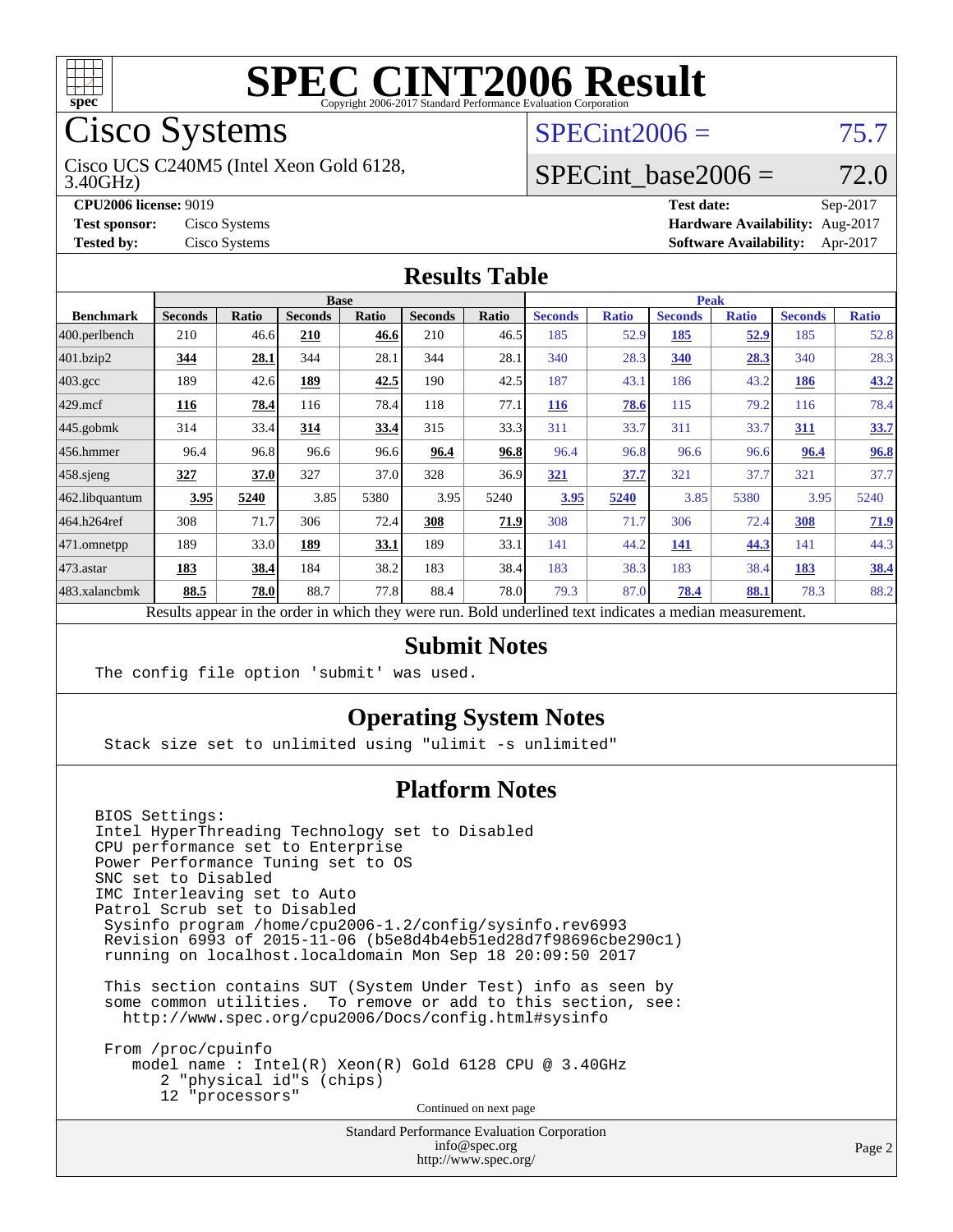

Cisco Systems

 $SPECint2006 = 75.7$  $SPECint2006 = 75.7$ 

3.40GHz) Cisco UCS C240M5 (Intel Xeon Gold 6128,

SPECint base2006 =  $72.0$ 

**[CPU2006 license:](http://www.spec.org/auto/cpu2006/Docs/result-fields.html#CPU2006license)** 9019 **[Test date:](http://www.spec.org/auto/cpu2006/Docs/result-fields.html#Testdate)** Sep-2017 **[Test sponsor:](http://www.spec.org/auto/cpu2006/Docs/result-fields.html#Testsponsor)** Cisco Systems **[Hardware Availability:](http://www.spec.org/auto/cpu2006/Docs/result-fields.html#HardwareAvailability)** Aug-2017 **[Tested by:](http://www.spec.org/auto/cpu2006/Docs/result-fields.html#Testedby)** Cisco Systems **[Software Availability:](http://www.spec.org/auto/cpu2006/Docs/result-fields.html#SoftwareAvailability)** Apr-2017

#### **[Platform Notes \(Continued\)](http://www.spec.org/auto/cpu2006/Docs/result-fields.html#PlatformNotes)**

Standard Performance Evaluation Corporation [info@spec.org](mailto:info@spec.org) <http://www.spec.org/> Page 3 cores, siblings (Caution: counting these is hw and system dependent. The following excerpts from /proc/cpuinfo might not be reliable. Use with caution.) cpu cores : 6 siblings : 6 physical 0: cores 0 6 9 10 11 13 physical 1: cores 0 6 9 10 11 13 cache size : 19712 KB From /proc/meminfo<br>MemTotal: 394867152 kB HugePages\_Total: 0 Hugepagesize: 2048 kB From /etc/\*release\* /etc/\*version\* os-release: NAME="Red Hat Enterprise Linux Server" VERSION="7.3 (Maipo)" ID="rhel" ID\_LIKE="fedora" VERSION\_ID="7.3" PRETTY\_NAME="Red Hat Enterprise Linux Server 7.3 (Maipo)" ANSI\_COLOR="0;31" CPE\_NAME="cpe:/o:redhat:enterprise\_linux:7.3:GA:server" redhat-release: Red Hat Enterprise Linux Server release 7.3 (Maipo) system-release: Red Hat Enterprise Linux Server release 7.3 (Maipo) system-release-cpe: cpe:/o:redhat:enterprise\_linux:7.3:ga:server uname -a: Linux localhost.localdomain 3.10.0-514.el7.x86\_64 #1 SMP Wed Oct 19 11:24:13 EDT 2016 x86\_64 x86\_64 x86\_64 GNU/Linux run-level 3 Sep 18 20:03 SPEC is set to: /home/cpu2006-1.2 Filesystem Type Size Used Avail Use% Mounted on<br>/dev/sda2 xfs 501G 13G 488G 3% / /dev/sda2 xfs 501G 13G 488G 3% / Additional information from dmidecode: Warning: Use caution when you interpret this section. The 'dmidecode' program reads system data which is "intended to allow hardware to be accurately determined", but the intent may not be met, as there are frequent changes to hardware, firmware, and the "DMTF SMBIOS" standard. BIOS Cisco Systems, Inc. C240M5.3.1.1d.0.0615170707 06/15/2017Cisco Systems, Inc. C240M5.3.1.1d.0.0615170707 06/15/2017 Memory: 48x 0xCE00 M393A2G40EB2-CTD 16 GB 2 rank 2666 MHz (End of data from sysinfo program) The correct amount of Memory installed is 384 GB (24 x 16 GB) and the dmidecode is reporting invalid number of DIMMs installed Continued on next page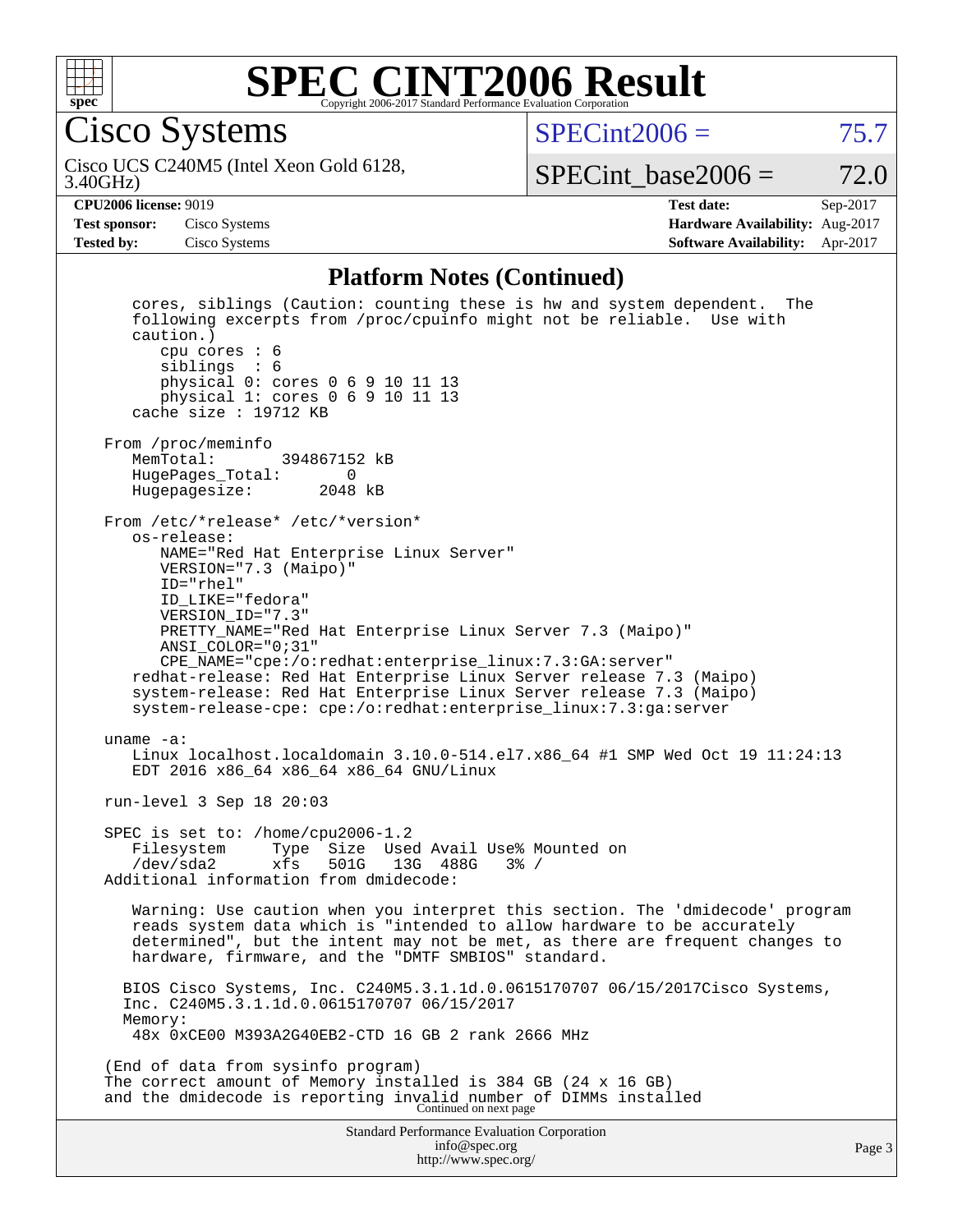

Cisco Systems

 $SPECint2006 = 75.7$  $SPECint2006 = 75.7$ 

Cisco UCS C240M5 (Intel Xeon Gold 6128,

3.40GHz)

SPECint base2006 =  $72.0$ 

**[CPU2006 license:](http://www.spec.org/auto/cpu2006/Docs/result-fields.html#CPU2006license)** 9019 **[Test date:](http://www.spec.org/auto/cpu2006/Docs/result-fields.html#Testdate)** Sep-2017 **[Test sponsor:](http://www.spec.org/auto/cpu2006/Docs/result-fields.html#Testsponsor)** Cisco Systems **[Hardware Availability:](http://www.spec.org/auto/cpu2006/Docs/result-fields.html#HardwareAvailability)** Aug-2017 **[Tested by:](http://www.spec.org/auto/cpu2006/Docs/result-fields.html#Testedby)** Cisco Systems **[Software Availability:](http://www.spec.org/auto/cpu2006/Docs/result-fields.html#SoftwareAvailability)** Apr-2017

#### **[Platform Notes \(Continued\)](http://www.spec.org/auto/cpu2006/Docs/result-fields.html#PlatformNotes)**

 Installed Memory: 24x 0xCE00 M393A2G40EB2-CTD 16 GB 2 rank 2666 MHz

#### **[General Notes](http://www.spec.org/auto/cpu2006/Docs/result-fields.html#GeneralNotes)**

Environment variables set by runspec before the start of the run: KMP\_AFFINITY = "granularity=fine,compact" LD\_LIBRARY\_PATH = "/home/cpu2006-1.2/lib/ia32:/home/cpu2006-1.2/lib/intel64:/home/cpu2006-1.2/sh10.2" OMP\_NUM\_THREADS = "12"

 Binaries compiled on a system with 1x Intel Core i7-4790 CPU + 32GB RAM memory using Redhat Enterprise Linux 7.2 Transparent Huge Pages enabled with: echo always > /sys/kernel/mm/transparent\_hugepage/enabled

## **[Base Compiler Invocation](http://www.spec.org/auto/cpu2006/Docs/result-fields.html#BaseCompilerInvocation)**

[C benchmarks](http://www.spec.org/auto/cpu2006/Docs/result-fields.html#Cbenchmarks): [icc -m64](http://www.spec.org/cpu2006/results/res2017q4/cpu2006-20170919-50252.flags.html#user_CCbase_intel_icc_64bit_bda6cc9af1fdbb0edc3795bac97ada53)

[C++ benchmarks:](http://www.spec.org/auto/cpu2006/Docs/result-fields.html#CXXbenchmarks) [icpc -m64](http://www.spec.org/cpu2006/results/res2017q4/cpu2006-20170919-50252.flags.html#user_CXXbase_intel_icpc_64bit_fc66a5337ce925472a5c54ad6a0de310)

## **[Base Portability Flags](http://www.spec.org/auto/cpu2006/Docs/result-fields.html#BasePortabilityFlags)**

 400.perlbench: [-DSPEC\\_CPU\\_LP64](http://www.spec.org/cpu2006/results/res2017q4/cpu2006-20170919-50252.flags.html#b400.perlbench_basePORTABILITY_DSPEC_CPU_LP64) [-DSPEC\\_CPU\\_LINUX\\_X64](http://www.spec.org/cpu2006/results/res2017q4/cpu2006-20170919-50252.flags.html#b400.perlbench_baseCPORTABILITY_DSPEC_CPU_LINUX_X64) 401.bzip2: [-DSPEC\\_CPU\\_LP64](http://www.spec.org/cpu2006/results/res2017q4/cpu2006-20170919-50252.flags.html#suite_basePORTABILITY401_bzip2_DSPEC_CPU_LP64) 403.gcc: [-DSPEC\\_CPU\\_LP64](http://www.spec.org/cpu2006/results/res2017q4/cpu2006-20170919-50252.flags.html#suite_basePORTABILITY403_gcc_DSPEC_CPU_LP64) 429.mcf: [-DSPEC\\_CPU\\_LP64](http://www.spec.org/cpu2006/results/res2017q4/cpu2006-20170919-50252.flags.html#suite_basePORTABILITY429_mcf_DSPEC_CPU_LP64) 445.gobmk: [-DSPEC\\_CPU\\_LP64](http://www.spec.org/cpu2006/results/res2017q4/cpu2006-20170919-50252.flags.html#suite_basePORTABILITY445_gobmk_DSPEC_CPU_LP64) 456.hmmer: [-DSPEC\\_CPU\\_LP64](http://www.spec.org/cpu2006/results/res2017q4/cpu2006-20170919-50252.flags.html#suite_basePORTABILITY456_hmmer_DSPEC_CPU_LP64) 458.sjeng: [-DSPEC\\_CPU\\_LP64](http://www.spec.org/cpu2006/results/res2017q4/cpu2006-20170919-50252.flags.html#suite_basePORTABILITY458_sjeng_DSPEC_CPU_LP64) 462.libquantum: [-DSPEC\\_CPU\\_LP64](http://www.spec.org/cpu2006/results/res2017q4/cpu2006-20170919-50252.flags.html#suite_basePORTABILITY462_libquantum_DSPEC_CPU_LP64) [-DSPEC\\_CPU\\_LINUX](http://www.spec.org/cpu2006/results/res2017q4/cpu2006-20170919-50252.flags.html#b462.libquantum_baseCPORTABILITY_DSPEC_CPU_LINUX) 464.h264ref: [-DSPEC\\_CPU\\_LP64](http://www.spec.org/cpu2006/results/res2017q4/cpu2006-20170919-50252.flags.html#suite_basePORTABILITY464_h264ref_DSPEC_CPU_LP64) 471.omnetpp: [-DSPEC\\_CPU\\_LP64](http://www.spec.org/cpu2006/results/res2017q4/cpu2006-20170919-50252.flags.html#suite_basePORTABILITY471_omnetpp_DSPEC_CPU_LP64) 473.astar: [-DSPEC\\_CPU\\_LP64](http://www.spec.org/cpu2006/results/res2017q4/cpu2006-20170919-50252.flags.html#suite_basePORTABILITY473_astar_DSPEC_CPU_LP64) 483.xalancbmk: [-DSPEC\\_CPU\\_LP64](http://www.spec.org/cpu2006/results/res2017q4/cpu2006-20170919-50252.flags.html#suite_basePORTABILITY483_xalancbmk_DSPEC_CPU_LP64) [-DSPEC\\_CPU\\_LINUX](http://www.spec.org/cpu2006/results/res2017q4/cpu2006-20170919-50252.flags.html#b483.xalancbmk_baseCXXPORTABILITY_DSPEC_CPU_LINUX)

## **[Base Optimization Flags](http://www.spec.org/auto/cpu2006/Docs/result-fields.html#BaseOptimizationFlags)**

[C benchmarks](http://www.spec.org/auto/cpu2006/Docs/result-fields.html#Cbenchmarks): [-xCORE-AVX2](http://www.spec.org/cpu2006/results/res2017q4/cpu2006-20170919-50252.flags.html#user_CCbase_f-xCORE-AVX2) [-ipo](http://www.spec.org/cpu2006/results/res2017q4/cpu2006-20170919-50252.flags.html#user_CCbase_f-ipo) [-O3](http://www.spec.org/cpu2006/results/res2017q4/cpu2006-20170919-50252.flags.html#user_CCbase_f-O3) [-no-prec-div](http://www.spec.org/cpu2006/results/res2017q4/cpu2006-20170919-50252.flags.html#user_CCbase_f-no-prec-div) [-parallel](http://www.spec.org/cpu2006/results/res2017q4/cpu2006-20170919-50252.flags.html#user_CCbase_f-parallel) [-qopt-prefetch](http://www.spec.org/cpu2006/results/res2017q4/cpu2006-20170919-50252.flags.html#user_CCbase_f-qopt-prefetch) [-auto-p32](http://www.spec.org/cpu2006/results/res2017q4/cpu2006-20170919-50252.flags.html#user_CCbase_f-auto-p32)

Continued on next page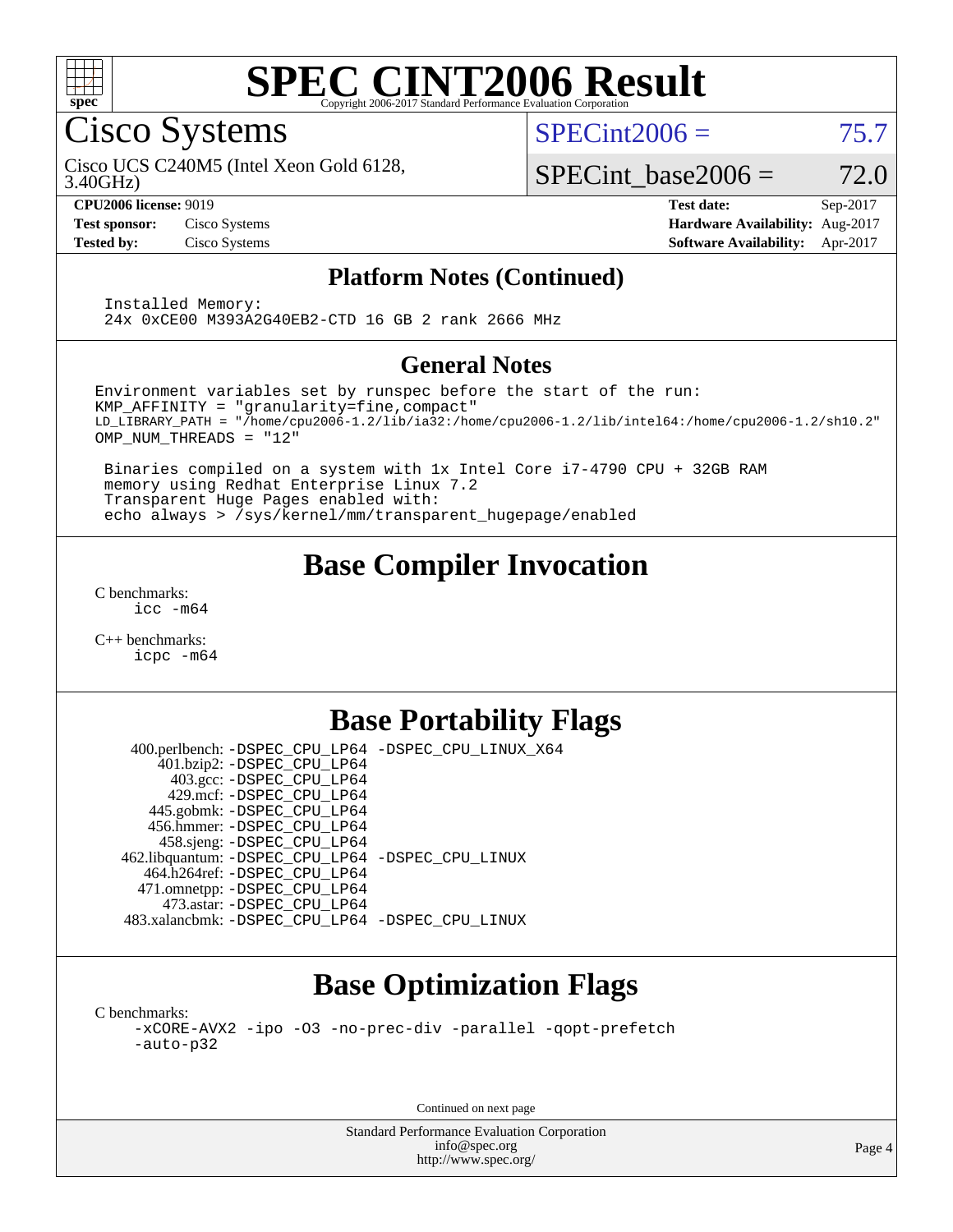

Cisco Systems

 $SPECint2006 = 75.7$  $SPECint2006 = 75.7$ 

3.40GHz) Cisco UCS C240M5 (Intel Xeon Gold 6128,

SPECint base2006 =  $72.0$ 

**[CPU2006 license:](http://www.spec.org/auto/cpu2006/Docs/result-fields.html#CPU2006license)** 9019 **[Test date:](http://www.spec.org/auto/cpu2006/Docs/result-fields.html#Testdate)** Sep-2017 **[Test sponsor:](http://www.spec.org/auto/cpu2006/Docs/result-fields.html#Testsponsor)** Cisco Systems **[Hardware Availability:](http://www.spec.org/auto/cpu2006/Docs/result-fields.html#HardwareAvailability)** Aug-2017 **[Tested by:](http://www.spec.org/auto/cpu2006/Docs/result-fields.html#Testedby)** Cisco Systems **[Software Availability:](http://www.spec.org/auto/cpu2006/Docs/result-fields.html#SoftwareAvailability)** Apr-2017

## **[Base Optimization Flags \(Continued\)](http://www.spec.org/auto/cpu2006/Docs/result-fields.html#BaseOptimizationFlags)**

[C++ benchmarks:](http://www.spec.org/auto/cpu2006/Docs/result-fields.html#CXXbenchmarks)

[-xCORE-AVX2](http://www.spec.org/cpu2006/results/res2017q4/cpu2006-20170919-50252.flags.html#user_CXXbase_f-xCORE-AVX2) [-ipo](http://www.spec.org/cpu2006/results/res2017q4/cpu2006-20170919-50252.flags.html#user_CXXbase_f-ipo) [-O3](http://www.spec.org/cpu2006/results/res2017q4/cpu2006-20170919-50252.flags.html#user_CXXbase_f-O3) [-no-prec-div](http://www.spec.org/cpu2006/results/res2017q4/cpu2006-20170919-50252.flags.html#user_CXXbase_f-no-prec-div) [-qopt-prefetch](http://www.spec.org/cpu2006/results/res2017q4/cpu2006-20170919-50252.flags.html#user_CXXbase_f-qopt-prefetch) [-auto-p32](http://www.spec.org/cpu2006/results/res2017q4/cpu2006-20170919-50252.flags.html#user_CXXbase_f-auto-p32) [-Wl,-z,muldefs](http://www.spec.org/cpu2006/results/res2017q4/cpu2006-20170919-50252.flags.html#user_CXXbase_link_force_multiple1_74079c344b956b9658436fd1b6dd3a8a) [-L/sh10.2 -lsmartheap64](http://www.spec.org/cpu2006/results/res2017q4/cpu2006-20170919-50252.flags.html#user_CXXbase_SmartHeap64_63911d860fc08c15fa1d5bf319b9d8d5)

#### **[Base Other Flags](http://www.spec.org/auto/cpu2006/Docs/result-fields.html#BaseOtherFlags)**

[C benchmarks](http://www.spec.org/auto/cpu2006/Docs/result-fields.html#Cbenchmarks):

403.gcc: [-Dalloca=\\_alloca](http://www.spec.org/cpu2006/results/res2017q4/cpu2006-20170919-50252.flags.html#b403.gcc_baseEXTRA_CFLAGS_Dalloca_be3056838c12de2578596ca5467af7f3)

## **[Peak Compiler Invocation](http://www.spec.org/auto/cpu2006/Docs/result-fields.html#PeakCompilerInvocation)**

[C benchmarks \(except as noted below\)](http://www.spec.org/auto/cpu2006/Docs/result-fields.html#Cbenchmarksexceptasnotedbelow):

[icc -m64](http://www.spec.org/cpu2006/results/res2017q4/cpu2006-20170919-50252.flags.html#user_CCpeak_intel_icc_64bit_bda6cc9af1fdbb0edc3795bac97ada53)

400.perlbench: [icc -m32 -L/opt/intel/compilers\\_and\\_libraries\\_2017/linux/lib/ia32](http://www.spec.org/cpu2006/results/res2017q4/cpu2006-20170919-50252.flags.html#user_peakCCLD400_perlbench_intel_icc_c29f3ff5a7ed067b11e4ec10a03f03ae)

445.gobmk: [icc -m32 -L/opt/intel/compilers\\_and\\_libraries\\_2017/linux/lib/ia32](http://www.spec.org/cpu2006/results/res2017q4/cpu2006-20170919-50252.flags.html#user_peakCCLD445_gobmk_intel_icc_c29f3ff5a7ed067b11e4ec10a03f03ae)

[C++ benchmarks \(except as noted below\):](http://www.spec.org/auto/cpu2006/Docs/result-fields.html#CXXbenchmarksexceptasnotedbelow)

[icc -m32 -L/opt/intel/compilers\\_and\\_libraries\\_2017/linux/lib/ia32](http://www.spec.org/cpu2006/results/res2017q4/cpu2006-20170919-50252.flags.html#user_CXXpeak_intel_icc_c29f3ff5a7ed067b11e4ec10a03f03ae)

473.astar: [icpc -m64](http://www.spec.org/cpu2006/results/res2017q4/cpu2006-20170919-50252.flags.html#user_peakCXXLD473_astar_intel_icpc_64bit_fc66a5337ce925472a5c54ad6a0de310)

#### **[Peak Portability Flags](http://www.spec.org/auto/cpu2006/Docs/result-fields.html#PeakPortabilityFlags)**

 400.perlbench: [-D\\_FILE\\_OFFSET\\_BITS=64](http://www.spec.org/cpu2006/results/res2017q4/cpu2006-20170919-50252.flags.html#user_peakPORTABILITY400_perlbench_file_offset_bits_64_438cf9856305ebd76870a2c6dc2689ab) [-DSPEC\\_CPU\\_LINUX\\_IA32](http://www.spec.org/cpu2006/results/res2017q4/cpu2006-20170919-50252.flags.html#b400.perlbench_peakCPORTABILITY_DSPEC_CPU_LINUX_IA32) 401.bzip2: [-DSPEC\\_CPU\\_LP64](http://www.spec.org/cpu2006/results/res2017q4/cpu2006-20170919-50252.flags.html#suite_peakPORTABILITY401_bzip2_DSPEC_CPU_LP64) 403.gcc: [-DSPEC\\_CPU\\_LP64](http://www.spec.org/cpu2006/results/res2017q4/cpu2006-20170919-50252.flags.html#suite_peakPORTABILITY403_gcc_DSPEC_CPU_LP64) 429.mcf: [-DSPEC\\_CPU\\_LP64](http://www.spec.org/cpu2006/results/res2017q4/cpu2006-20170919-50252.flags.html#suite_peakPORTABILITY429_mcf_DSPEC_CPU_LP64) 445.gobmk: [-D\\_FILE\\_OFFSET\\_BITS=64](http://www.spec.org/cpu2006/results/res2017q4/cpu2006-20170919-50252.flags.html#user_peakPORTABILITY445_gobmk_file_offset_bits_64_438cf9856305ebd76870a2c6dc2689ab) 456.hmmer: [-DSPEC\\_CPU\\_LP64](http://www.spec.org/cpu2006/results/res2017q4/cpu2006-20170919-50252.flags.html#suite_peakPORTABILITY456_hmmer_DSPEC_CPU_LP64) 458.sjeng: [-DSPEC\\_CPU\\_LP64](http://www.spec.org/cpu2006/results/res2017q4/cpu2006-20170919-50252.flags.html#suite_peakPORTABILITY458_sjeng_DSPEC_CPU_LP64) 462.libquantum: [-DSPEC\\_CPU\\_LP64](http://www.spec.org/cpu2006/results/res2017q4/cpu2006-20170919-50252.flags.html#suite_peakPORTABILITY462_libquantum_DSPEC_CPU_LP64) [-DSPEC\\_CPU\\_LINUX](http://www.spec.org/cpu2006/results/res2017q4/cpu2006-20170919-50252.flags.html#b462.libquantum_peakCPORTABILITY_DSPEC_CPU_LINUX) 464.h264ref: [-DSPEC\\_CPU\\_LP64](http://www.spec.org/cpu2006/results/res2017q4/cpu2006-20170919-50252.flags.html#suite_peakPORTABILITY464_h264ref_DSPEC_CPU_LP64) 471.omnetpp: [-D\\_FILE\\_OFFSET\\_BITS=64](http://www.spec.org/cpu2006/results/res2017q4/cpu2006-20170919-50252.flags.html#user_peakPORTABILITY471_omnetpp_file_offset_bits_64_438cf9856305ebd76870a2c6dc2689ab) 473.astar: [-DSPEC\\_CPU\\_LP64](http://www.spec.org/cpu2006/results/res2017q4/cpu2006-20170919-50252.flags.html#suite_peakPORTABILITY473_astar_DSPEC_CPU_LP64) 483.xalancbmk: [-D\\_FILE\\_OFFSET\\_BITS=64](http://www.spec.org/cpu2006/results/res2017q4/cpu2006-20170919-50252.flags.html#user_peakPORTABILITY483_xalancbmk_file_offset_bits_64_438cf9856305ebd76870a2c6dc2689ab) [-DSPEC\\_CPU\\_LINUX](http://www.spec.org/cpu2006/results/res2017q4/cpu2006-20170919-50252.flags.html#b483.xalancbmk_peakCXXPORTABILITY_DSPEC_CPU_LINUX)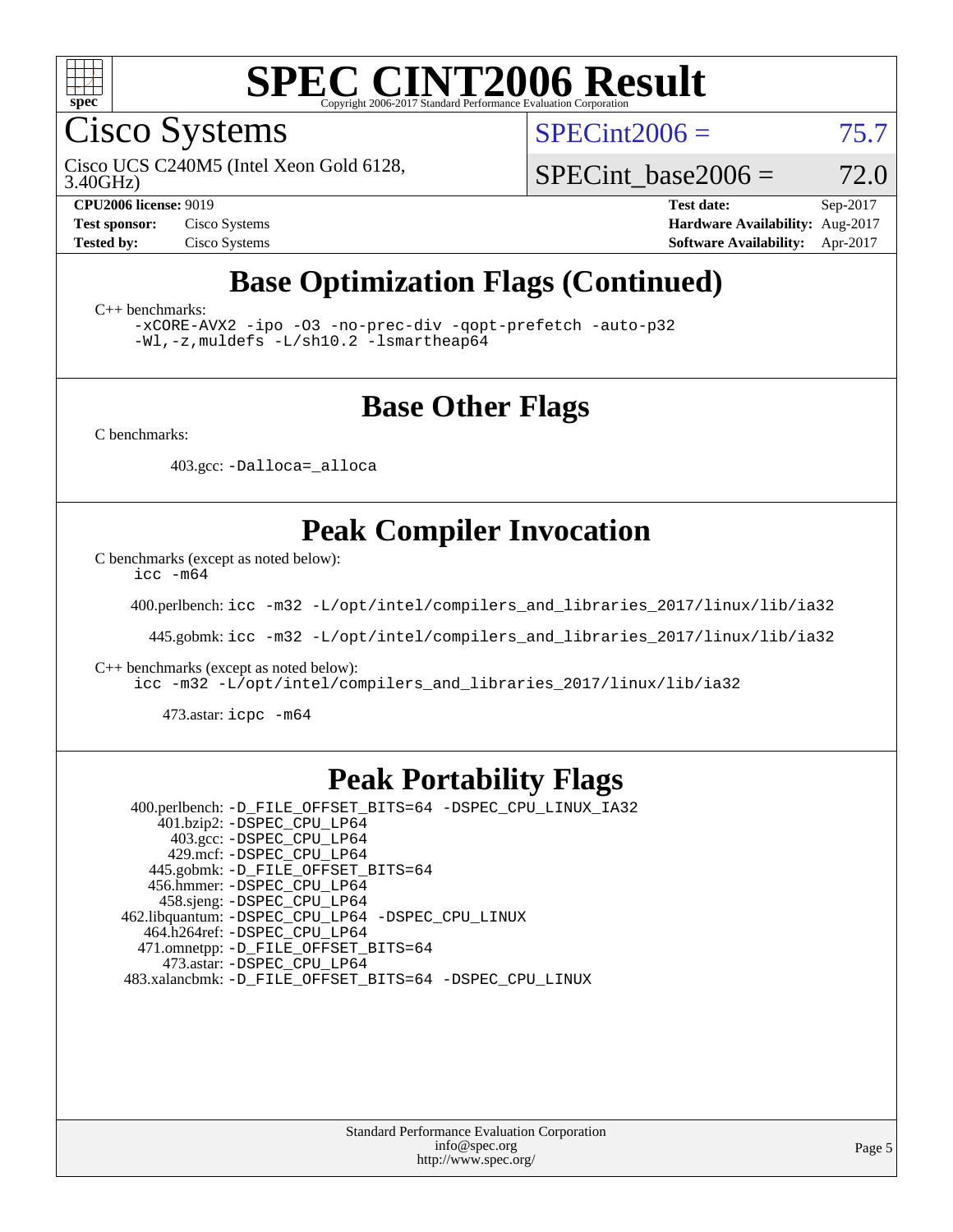

Cisco Systems

 $SPECint2006 = 75.7$  $SPECint2006 = 75.7$ 

3.40GHz) Cisco UCS C240M5 (Intel Xeon Gold 6128,

 $SPECTnt\_base2006 = 72.0$ 

| Test sponsor: | Cisco Systems |
|---------------|---------------|
| Tested by:    | Cisco Systems |

**[CPU2006 license:](http://www.spec.org/auto/cpu2006/Docs/result-fields.html#CPU2006license)** 9019 **[Test date:](http://www.spec.org/auto/cpu2006/Docs/result-fields.html#Testdate)** Sep-2017 **[Hardware Availability:](http://www.spec.org/auto/cpu2006/Docs/result-fields.html#HardwareAvailability)** Aug-2017 **[Software Availability:](http://www.spec.org/auto/cpu2006/Docs/result-fields.html#SoftwareAvailability)** Apr-2017

## **[Peak Optimization Flags](http://www.spec.org/auto/cpu2006/Docs/result-fields.html#PeakOptimizationFlags)**

#### [C benchmarks](http://www.spec.org/auto/cpu2006/Docs/result-fields.html#Cbenchmarks):

|                   | 400.perlbench: -prof-gen(pass 1) -prof-use(pass 2) -xCORE-AVX2(pass 2)<br>$-par-num-threads=1(pass 1) -ipo(pass 2) -03(pass 2)$<br>-no-prec-div(pass 2) -qopt-prefetch                                                                             |
|-------------------|----------------------------------------------------------------------------------------------------------------------------------------------------------------------------------------------------------------------------------------------------|
|                   | $401 \text{.}$ bzip2: -prof-gen(pass 1) -prof-use(pass 2) -xCORE-AVX2(pass 2)<br>$-par-num-threads=1(pass 1) -ipo(pass 2) -03(pass 2)$<br>-no-prec-div -auto-ilp32 -qopt-prefetch                                                                  |
|                   | 403.gcc: -xCORE-AVX2 -ipo -03 -no-prec-div -inline-calloc<br>-qopt-malloc-options=3 -auto-ilp32                                                                                                                                                    |
|                   | 429.mcf: -xCORE-AVX2 -ipo -03 -no-prec-div -parallel<br>-qopt-prefetch -auto-p32                                                                                                                                                                   |
|                   | 445.gobmk: -prof-gen(pass 1) -prof-use(pass 2) -xCORE-AVX2(pass 2)<br>$-par-num-threads=1(pass 1) -ipo(pass 2) -03(pass 2)$<br>$-no-prec-div(pass 2)$                                                                                              |
|                   | 456.hmmer: basepeak = $yes$                                                                                                                                                                                                                        |
|                   | $458 \text{.}$ sjeng: $-\text{prof-gen(pass 1)} - \text{prof-use(pass 2)} - \text{xCORE-AVX2(pass 2)}$<br>$-par-num-threads=1(pass 1) -ipo(pass 2) -03(pass 2)$<br>-no-prec-div(pass 2) -unroll4                                                   |
|                   | $462$ .libquantum: basepeak = yes                                                                                                                                                                                                                  |
|                   | $464.h264$ ref: basepeak = yes                                                                                                                                                                                                                     |
| $C++$ benchmarks: |                                                                                                                                                                                                                                                    |
|                   | 471.omnetpp: $-$ prof $-$ gen(pass 1) $-$ prof $-$ use(pass 2) $-$ xCORE $-$ AVX2(pass 2)<br>$-par-num-threads=1(pass 1) -ipo(pass 2) -03(pass 2)$<br>-no-prec-div(pass 2) -qopt-ra-region-strategy=block<br>-Wl,-z, muldefs -L/sh10.2 -lsmartheap |
|                   | 473.astar: -xCORE-AVX2 -ipo -03 -no-prec-div -qopt-prefetch<br>-auto-p32 -Wl,-z, muldefs -L/sh10.2 -lsmartheap64                                                                                                                                   |
|                   | 483.xalancbmk: -xCORE-AVX2 -ipo -03 -no-prec-div -qopt-prefetch<br>$-Wl$ , $-z$ , muldefs $-L/\nabla L$ . 2 $-l$ smartheap                                                                                                                         |
|                   |                                                                                                                                                                                                                                                    |

## **[Peak Other Flags](http://www.spec.org/auto/cpu2006/Docs/result-fields.html#PeakOtherFlags)**

[C benchmarks](http://www.spec.org/auto/cpu2006/Docs/result-fields.html#Cbenchmarks):

Continued on next page